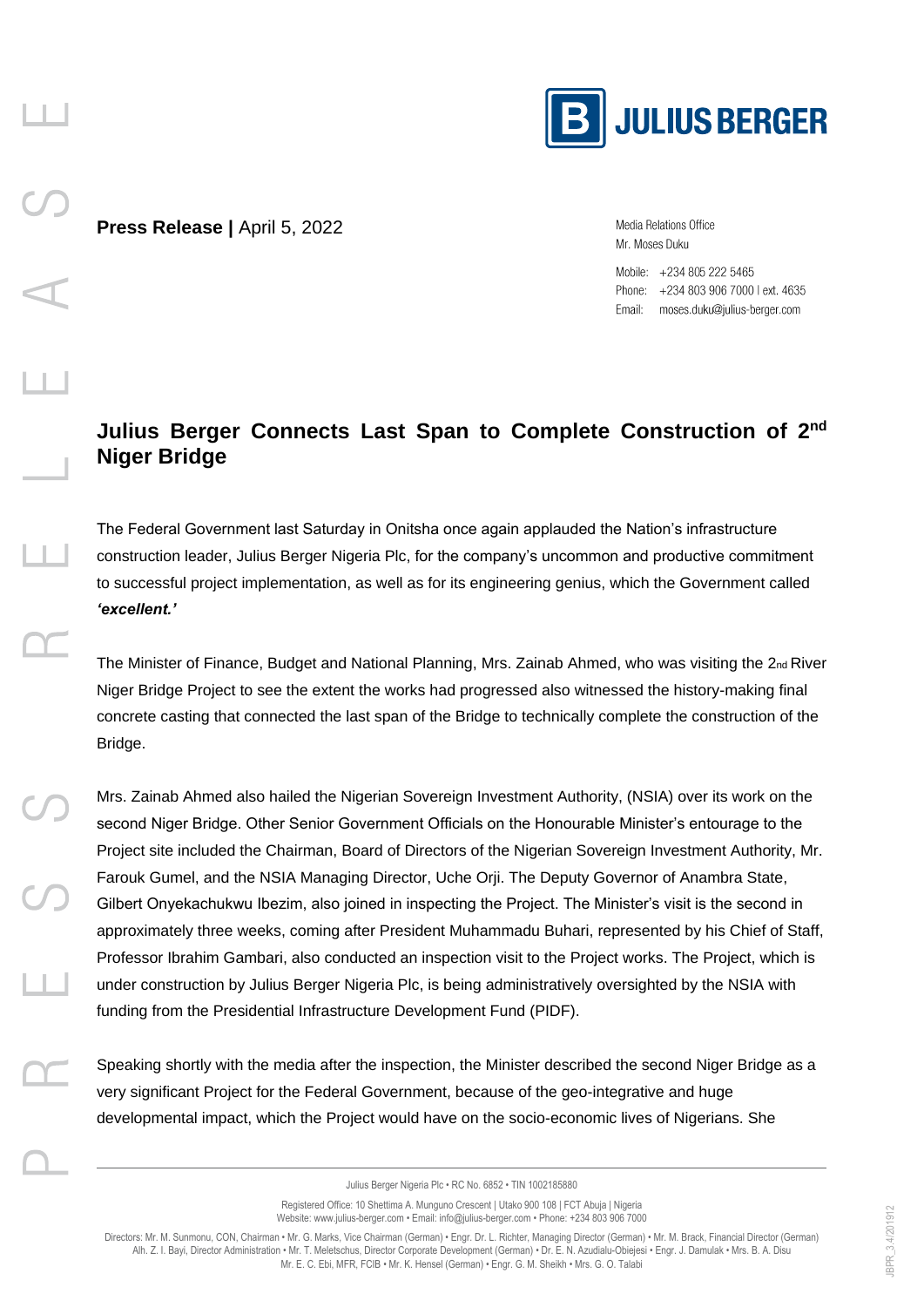

expressed satisfaction with the timely pace and premium quality of the job done by Julius Berger under the committed administrative oversight of the NSIA.

In the words of the Honourable Minister, *"Today is a very significant day in the construction circle of the Second Niger Bridge. This is one of the most iconic Projects in the Country … the significance of today is that the two ends of the Bridge are being put together, and this is the final phase of the work in truly completing the Project and finishing the work. Technically, I can report to Mr. President that I have seen where all the billions have gone. This is a Project that is very dear to the President and it is designed to uplift the lives and livelihood of people of the South-East and other parts of the Country."* The Minister further said, *"We hope that when this Project comes on stream, it will ease traffic, enhance commercial activities and improve the lives of the people.* 

Commending Julius Berger for its operational gender sensitivity, the Honourable Minister said, *"I am also happy to see the ladies I am seeing working on the construction site; it's not all men. Julius Berger has brought some very unique innovations in the construction of this Project and I want to on behalf of the Government and people of Nigeria applaud the skills of the construction workers that have been working on this site."* Ahmed said that through the Project, the Federal Government has been able to create about 20,000 jobs at the construction site.

Turning to the **Julius Berger** Project Director for the 2nd River Niger Bridge, the Honourable Minister said, *"Wieser, congratulations for an excellent job done on this Project by you and your workers. You have justified our investment in this Project. Well done. We shall visit you again, soon, when we shall escort the President, Muhammadu Buhari to commission this significant Bridge."*  Commenting on the Project also, the Chairman of the Nigerian Sovereign Investment Authority, NSIA, Mr. Farouk Gumel, also expressed satisfaction with the implementation of the Project. Gumel said, *"…the (NSIA) Board is pleased with the quality and pace of work. Undoubtedly, the 2nd Niger Bridge is a vital piece of national infrastructure. At completion, we expect that it will serve as an enabler to cross-regional economic activities and stimulate growth on a national scale."*  In his remarks at the event, the NSIA Managing Director, Mr. Uche Orji, said, *"…the Presidential Infrastructure Development Fund (PIDF) is a special fund set up by President Muhammadu Buhari, and is managed by the NSIA. The NSIA brought some of its own capital and the capital provided by FG."* Other projects funded by the PIDF include the ongoing Abuja-Kaduna-Kano Road (AKR) and the

Lagos-Shagamu Expressway (LSE) Projects.